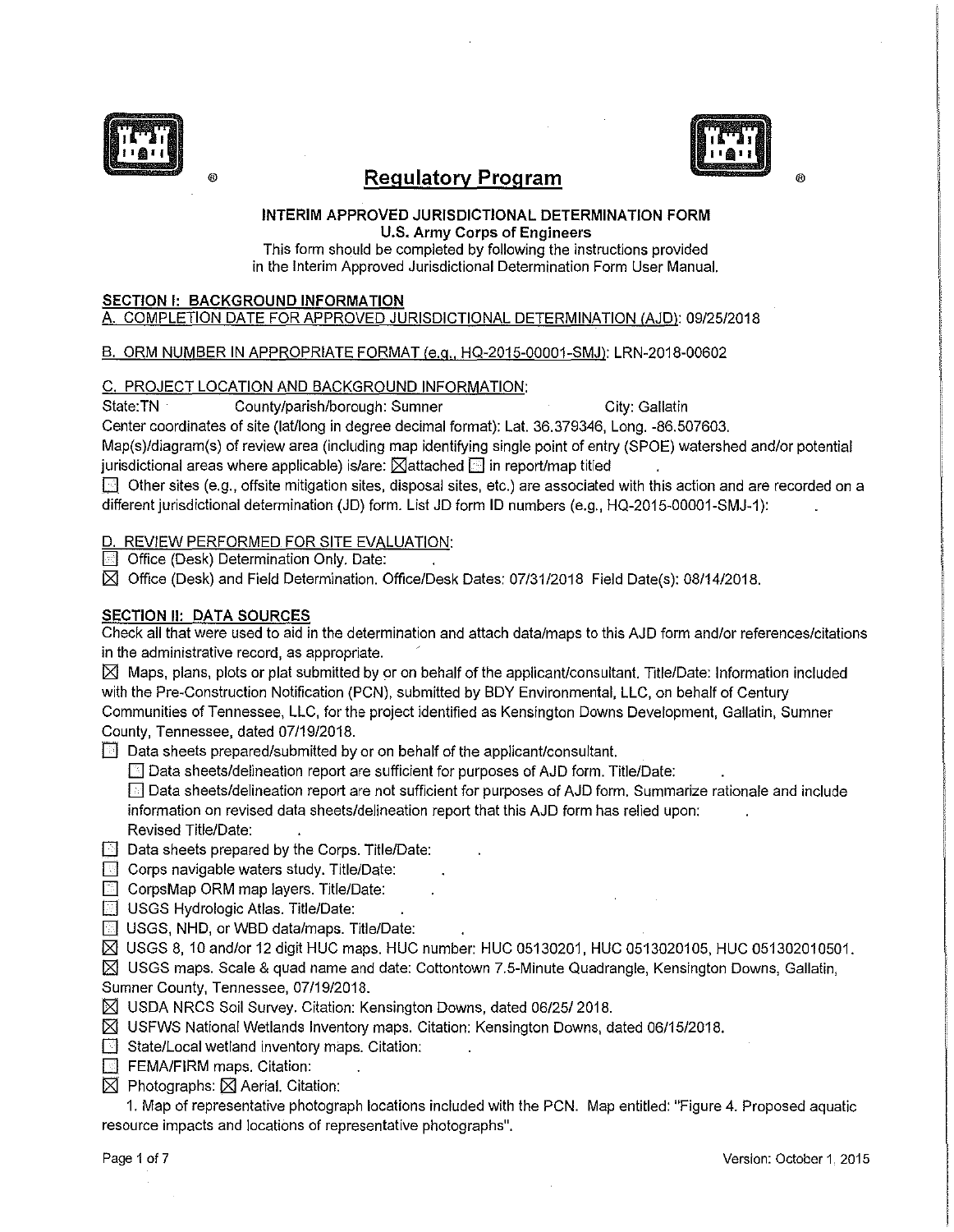2. Historic aerial photographs provided by BOY Environmental, LLC. 3. Historic aerial photographs generated from Historic Aerials by Netonline (https://www.historicaerials.com/viewer). 4. Photographs entitled: "Figure 1. Location of current ponds overlaid on 1975 aerial"; "Figure 2. View of land uses in areas adjacent to the site in 2007'', Figure 3. View of land uses in areas adjacent to the site in 2012", and "Figure 4. View of land uses in areas adjacent to the site in 2016".

. or  $\boxtimes$  Other. Citation: Representative photograph locations included with the PCN, dated 07/19/2018. Photographs identified as 5, 6, 7, 10 and 11.

**<sup>1</sup>** LiDAR data/maps. Citation:

**DED** Previous JDs. File no. and date of JD letter:

 $\Box$  Applicable/supporting case law:

 $\Box$  Applicable/supporting scientific literature:

 $\boxtimes$  Other information (please specify): Map included with the PCN. Map entitled: "Figure 3. Proposed aquatic resource impacts and site plan, Kensington Downs, Gallatin, Sumner County, Tennessee", dated 07/19/2018.

#### **SECTION Ill: SUMMARY OF FINDINGS**

Complete ORM "Aquatic Resource Upload Sheet" or Export and Print the Aquatic Resource Water Droplet Screen from ORM for All Waters and Features, Regardless of Jurisdictional Status - Required

A. RIVERS AND HARBORS ACT (RHA) SECTION 10 DETERMINATION OF JURISDICTION:

 $\Box$  "navigable waters of the U.S." within RHA jurisdiction (as defined by 33 CFR part 329) in the review area. • **Complete Table 1 - Required** 

NOTE: If the navigable water is not subject to the ebb and flow of the tide or included on the District's list of Section 10 navigable waters list, DO NOT USE THIS FORM TO MAKE THE DETERMINATION. The District must continue to follow the procedure outlined in 33 CFR part 329.14 to make a Section 10 RHA navigability determination.

B. CLEAN WATER ACT (CWA) SECTION 404 DETERMINATION OF JURISDICTION: "waters of the U.S." within CWA jurisdiction (as defined by 33 CFR part 328.3) in the review area. **Check all that apply.** 

 $\Box$  (a)(1): All waters which are currently used, were used in the past, or may be susceptible to use in interstate or foreign commerce, including all waters which are subject to the ebb and flow of the tide. (Traditional Navigable Waters {TNWs))

#### • **Complete Table 1 - Required**

**[6]** This AJD includes a case-specific (a)(1) TNW (Section 404 navigable-in-fact) determination on a water that has not previously been designated as such. Documentation required for this case-specific (a)(1) TNW determination is attached.

 $\Box$  (a)(2): All interstate waters, including interstate wetlands.

• **Complete Table** 2 - **Required** 

 $\Box$  (a)(3): The territorial seas.

### • **Complete Table** 3 - **Required**

0 (a)(4): All impoundments of waters otherwise identified as waters of the U.S. under 33 CFR part 328.3.

#### • **Complete Table 4 - Required**

 $\Box$  (a)(5): All tributaries, as defined in 33 CFR part 328.3, of waters identified in paragraphs (a)(1)-(a)(3) of 33 CFR part 328.3.

#### • **Complete Table 5 - Required**

 $\Box$  (a)(6): All waters adjacent to a water identified in paragraphs (a)(1)-(a)(5) of 33 CFR part 328.3, including wetlands, ponds, lakes, oxbows, impoundments, and similar waters.

### • **Complete Table 6 - Required**

 $\Box$  Bordering/Contiguous.

Neighboring:

- $\Box$  (c)(2)(i): All waters located within 100 feet of the ordinary high water mark (OHWM) of a water identified in paragraphs (a)(1)-(a)(5) of 33 CFR part 328.3.
- $\Box$  (c)(2)(ii): All waters located within the 100-year floodplain of a water identified in paragraphs (a)(1)-(a)(5) of 33 CFR part 328.3 and not more than 1,500 feet of the OHWM of such water.
- $\Box$  (c)(2)(iii): All waters located within 1,500 feet of the high tide line of a water identified in paragraphs (a)(1) or (a)(3) of 33 CFR part 328.3, and all waters within 1,500 feet of the OHWM of the Great Lakes.
- $\Box$  (a)(7): All waters identified in 33 CFR 328.3(a)(7)(i)-(v) where they are determined, on a case-specific basis, to have a significant nexus to a water identified in paragraphs (a)(1)-(a)(3) of 33 CFR part 328.3.

**INTERNATIO ILENSORIES**<br>Externalistic **International Control**<br>International Control<br>International Control<br>International Control<br>International Control<br>International Control<br>International Control<br>International Control<br>International Control

**International Contract Contract Contract Contract Contract Contract Contract Contract Contract Contract Contract Contract Contract Contract Contract Contract Contract Contract Contract Contract Contract Contract Contract** 

**International Control Internet**<br>Internet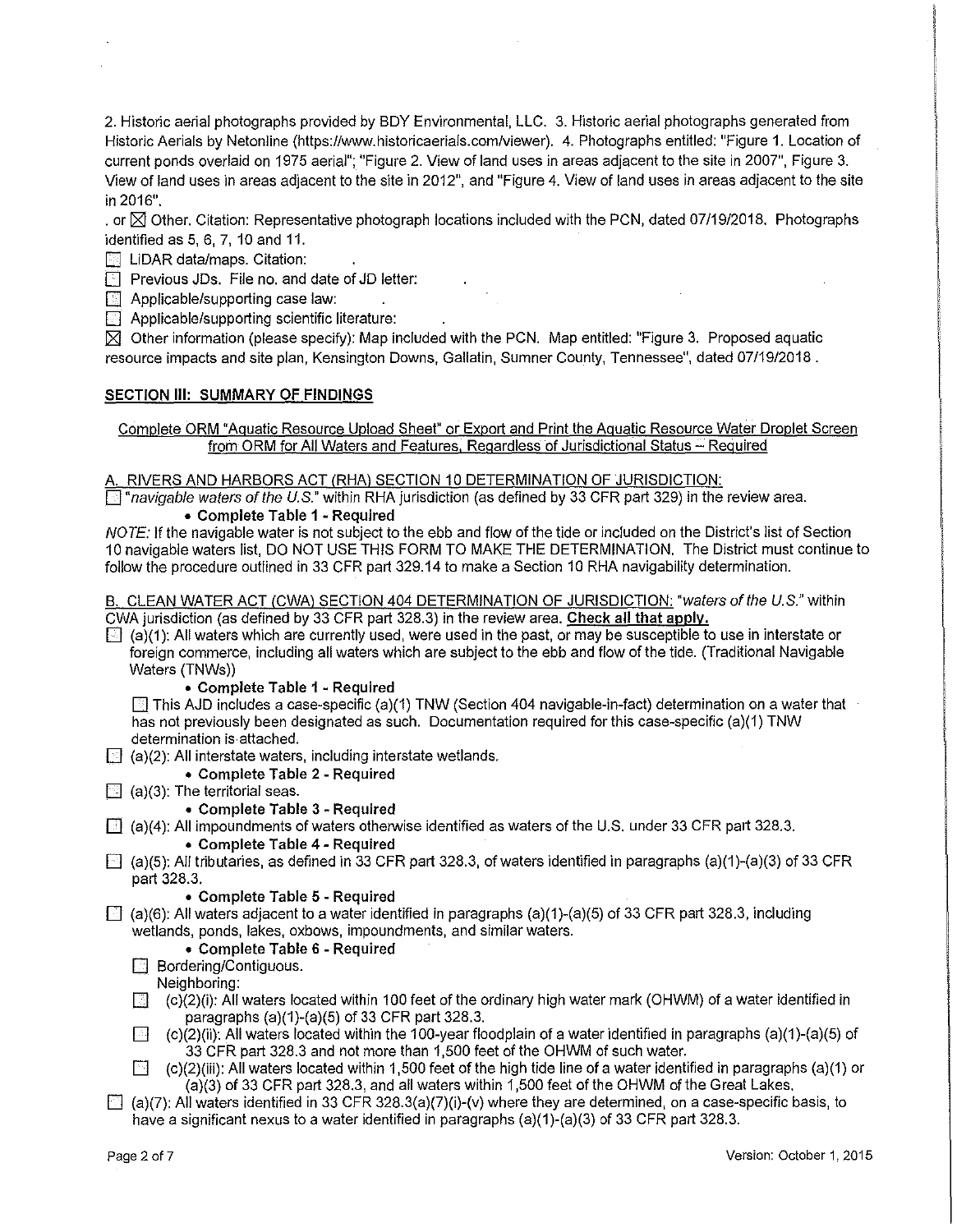• Complete Table 7 for the significant nexus determination. Attach a map delineating the SPOE watershed boundary with (a)(7) waters identified in the similarly situated analysis. - Required  $\Box$  Includes water(s) that are geographically and physically adjacent per (a)(6), but are being used for established,

normal farming, silviculture, and ranching activities (33 USC Section 1344(f)(1)) and therefore are not adjacent and require a case-specific significant nexus determination.

 $\Box$  (a)(8): All waters located within the 100-year floodplain of a water identified in paragraphs (a)(1)-(a)(3) of 33 CFR part 328.3 not covered by (c)(2)(ii) above and all waters located within 4,000 feet of the high tide line or OHWM of a water identified in paragraphs (a)(1)-(a)(5) of 33 CFR part 328.3 where they are determined on a case-specific basis to have a significant nexus to a water identified in paragraphs (a)(1 )-(a)(3) of 33 CFR part 328.3.

• Complete Table 8 for the significant nexus determination. Attach a map delineating the SPOE watershed boundary with (a)(8) waters identified in the similarly situated analysis. - Required

 $\Box$  Includes water(s) that are geographically and physically adjacent per (a)(6), but are being used for established, normal farming, silviculture, and ranching activities (33 USC Section 1344(f)(1)) and therefore are not adjacent and require a case-specific significant nexus determination.

### C. NON-WATERS OF THE U.S. FINDINGS:

### Check all that apply.

 $\Box$  The review area is comprised entirely of dry land.

 $\Box$  Potential-(a)(7) Waters: Waters that DO NOT have a significant nexus to a water identified in paragraphs (a)(1)-(a)(3) of 33 CFR part 328.3.

• Complete Table 9 and attach a map delineating the SPOE watershed boundary with potential (a)(7) waters identified in the similarly situated analysis. - Required

 $\Box$  Includes water(s) that are geographically and physically adjacent per (a)(6), but are being used for established, normal farming, silviculture, and ranching activities (33 USC Section 1344(1)(1)) and therefore are not adjacent and require a case-specific significant nexus determination.

- $\Box$  Potential-(a)(8) Waters: Waters that DO NOT have a significant nexus to a water identified in paragraphs (a)(1)-(a)(3) of 33 CFR part 328.3.
	- Complete Table 9 and attach a map delineating the SPOE watershed boundary with potential (a)(8) waters identified in the similarly situated analysis. - Required

 $\Box$  Includes water(s) that are geographically and physically adjacent per (a)(6), but are being used for established, normal farming, silviculture, and ranching activities (33 USC Section 1344(1)(1)) and therefore are not adjacent and require a case-specific significant nexus determination.

 $\boxtimes$  Excluded Waters (Non-Waters of U.S.), even where they otherwise meet the terms of paragraphs (a)(4)-(a)(8):

### • Complete Table 10 - Required

- $\Box$  (b)(1): Waste treatment systems, including treatment ponds or lagoons designed to meet the requirements of the CWA.
- $\Box$  (b)(2): Prior converted cropland.
- $\boxdot$  (b)(3)(i): Ditches with ephemeral flow that are not a relocated tributary or excavated in a tributary.
- $\Box$  (b)(3)(ii): Ditches with intermittent flow that are not a relocated tributary, excavated in a tributary, or drain wetlands.
- D (b)(3)(iii): Ditches that do not flow, either directly or through another water, into a water identified in paragraphs  $(a)(1)-(a)(3)$ .
- $\Box$  (b)(4)(i): Artificially irrigated areas that would revert to dry land should application of water to that area cease.

 $\boxtimes$  (b)(4)(ii): Artificial, constructed lakes and ponds created in dry land such as farm and stock watering ponds,

irrigation ponds, settling basins, fields flooded for rice growing, log cleaning ponds, or cooling ponds.

 $\Box$  (b)(4)(iii): Artificial reflecting pools or swimming pools created in dry land.<sup>1</sup>  $\Box$  (b)(4)(iv): Small ornamental waters created in dry land.<sup>1</sup>

- $\Box$  (b)(4)(v): Water-filled depressions created in dry land incidental to mining or construction activity, including pits excavated for obtaining fill, sand, or gravel that fill with water.
- $\Box$  (b)(4)(vi): Erosional features, including gullies, rills, and other ephemeral features that do not meet the definition of tributary, non-wetland swales, and lawfully constructed grassed waterways.<sup>1</sup>
- $\Box$  (b)(4)(vii): Puddles.<sup>1</sup>
- $\boxdot$  (b)(5): Groundwater, including groundwater drained through subsurface drainage systems.<sup>1</sup>
- $\Box$  (b)(6): Stormwater control features constructed to convey, treat, or store stormwater that are created in dry land.<sup>1</sup>

<sup>1</sup>In many cases these excluded features will not be specifically identified on the AJD form, unless specifically requested. Corps Districts may, in case-by-case instances, choose to identify some or all of these features within the review area. Page 3 of 7 Version: October 1, 2015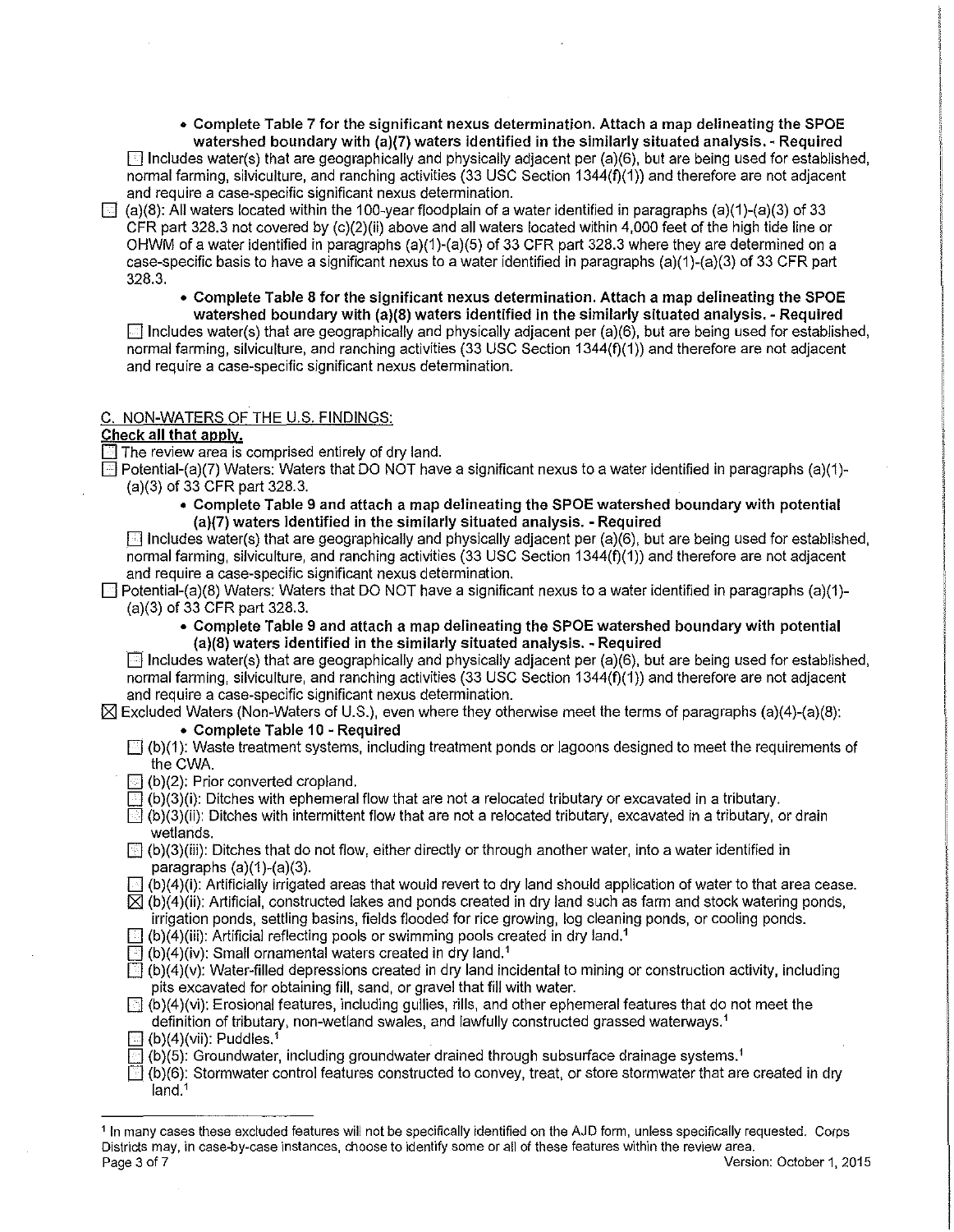- $\Box$  (b)(7): Wastewater recycling structures created in dry land; detention and retention basins built for wastewater recycling; groundwater recharge basins; percolation ponds built for wastewater recycling; and water distributary structures built for wastewater recycling.
- 0 Other non-jurisdictional waters/features within review area that do not meet the definitions in 33 CFR 328.3 of  $(a)(1)-(a)(8)$  waters and are not excluded waters identified in  $(b)(1)-(b)(7)$ .
	- **Complete Table 11 - Required.**

D. ADDITIONAL COMMENTS TO SUPPORT AJD: Three ponds are located within the AJD Area of Review. Pond 1 measures 0.27 acres, Pond 2 measures 0.03 acre, and Pond 3 measures 0.06 acre. Review of aerial imagery, beginning with 1950, indicates that the lands within the review area have historically been utilized for agricultural purposes. Based on the aerial imagery, it is estimated that Pond 1 was constructed between 1981 and 1997, Pond 2 was constructed between 1957 and 1980, and Pond 3 was constructed between 1980 and 1981. Additionally, review of USGS topographic maps (years 1942, 1953, 1974, and 1994) do not identify the presence of the Ponds. Review of the NRCS Soil Survey identifies that the soils within the Area of Review consist of non-hydric soil types. The Corps performed a site evaluation on 14 August 2018. The findings of the evaluation included the presence of an earthen berm located at the southern edge of Pond 1. No visible inlet or outlet was identified. Additionally, an earthen berm encircles Pond 2, with no visible inlet or outlet. An earthen berm surrounds Pond 3 at its northern boundry. No visible inlet or outlet is present. Based on the information provided and visual observations, it appears that the ponds were excavated entirely in dry land for agricultural purposes, and the excavated material was utilized to construct the surrounding berms. 33 CFR 328, published in Federal Register Volume 80, Number 124, on 29 June 2015, page 37105, defines features which are not considered to be waters of the United States. Under paragraph 328.3(b)(4)(ii), artificial, constructed lakes and ponds created in dry land such as farm and stock watering ponds, irrigation ponds, settling basins, fields flooded for rice growing, log cleaning ponds, or cooling ponds are not waters of the United States. Based on the information provided, review of historic inforamtion, and the Corps 14 August 2018 site evaluation, Pond 1, Pond 2 and Pond 3 meet the defiition as exempted features under paragraph 328.3(b)(4)(ii). Therefore, Pond 1, Pond 2, and Pond 3 are not jurisdicitonal under Section 404 of the Clean Water Act, as defined under 33 CFR 328.3(b)(4)(ii)...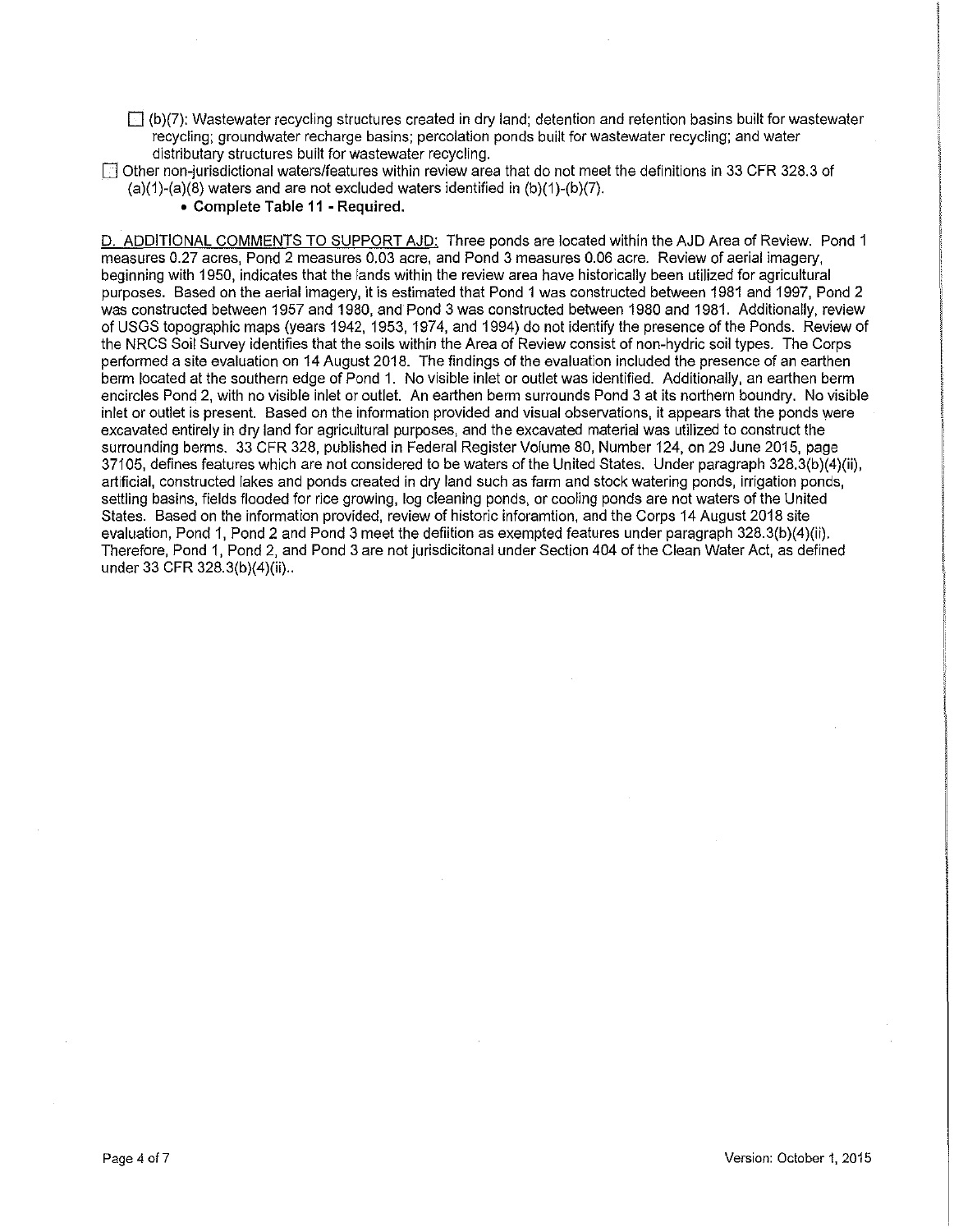### Jurisdictional Waters of the U.S.

# Table 1. (a)(1) Traditional Navigable Waters

| (a)(1) Waters Name | (a)(1) Criteria | Rationale to Support (a)(1) Designation<br>Include High Tide Line or Ordinary High Water Mark indicators, when<br>applicable. |
|--------------------|-----------------|-------------------------------------------------------------------------------------------------------------------------------|
| N/A                | Choose an item. | N/A                                                                                                                           |

### Table 2. (a)(2) Interstate Waters

| Waters<br>(a)(2)<br>Name | Rationale to Support (a)(2) Designation                                                                    |
|--------------------------|------------------------------------------------------------------------------------------------------------|
| $N/\Lambda$              | N/A<br>---------<br>----------<br><b>CONTINUES IN THE 2005</b><br>______________<br>------------<br>______ |

### Table 3. (a)(3) Territorial Seas

| Waters<br>(a)(2)<br>Name | Rationale to Support (a)(3)<br>⊦ Designation<br>______<br>-------------<br>______ |
|--------------------------|-----------------------------------------------------------------------------------|
| N/A<br>                  | N/A<br>--------<br>. . <b>.</b>                                                   |

### Table 4. (a){4) Impoundments

| _______________<br><b>Waters Name</b><br>(a)(4)<br>ستستسحط | $\dot{}$ Rationale to Support (a)(4) Designation $\dot{}$<br>_____<br>---------<br>--------- |
|------------------------------------------------------------|----------------------------------------------------------------------------------------------|
| N/A                                                        | N/A<br>------------<br>----------                                                            |
| N/A                                                        | N/A<br>---------------<br>-----------<br>________                                            |

- ~~~="'~~~-==~ ="='~'~~'='-=~'="''''=-~-'=-=----~-~,=-~-~-.~. ~-'~'"'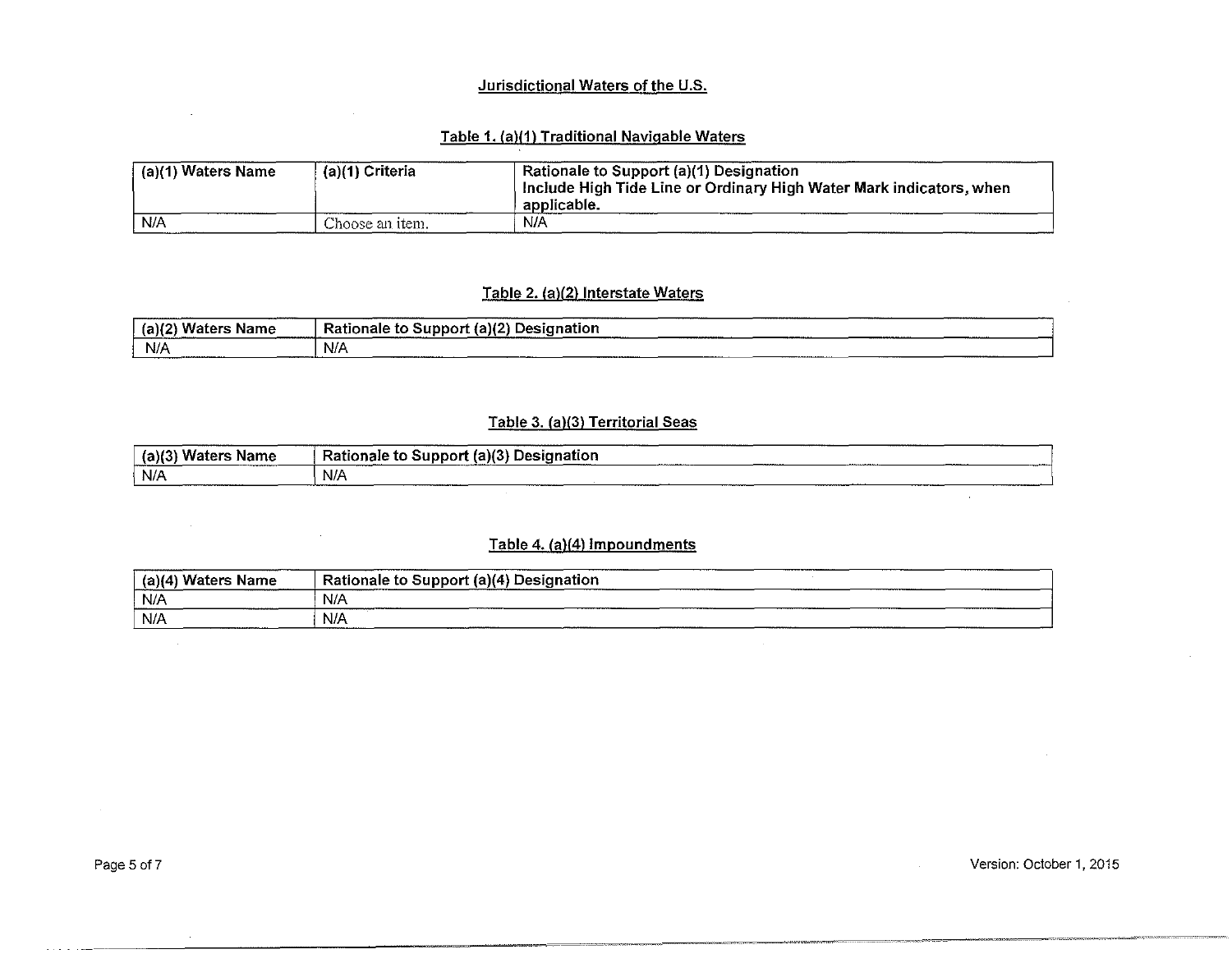### Table 5. (a)(S)Tributaries

| (a)(5) Waters Name | <b>Flow Regime</b> | $(a)(1)-(a)(3)$ Water<br>Name to which<br>this $(a)(5)$<br><b>Tributary Flows</b> | Tributary<br><b>Breaks</b> | Rationale for (a)(5) Designation and Additional<br>Discussion.<br>Identify flowpath to (a)(1)-(a)(3) water or attach map<br>identifying the flowpath; explain any breaks or flow<br>through excluded/non-jurisdictional features, etc. |
|--------------------|--------------------|-----------------------------------------------------------------------------------|----------------------------|----------------------------------------------------------------------------------------------------------------------------------------------------------------------------------------------------------------------------------------|
| N/A                | Choose an<br>item. | N/A                                                                               | Choose an<br>item.         | N/A                                                                                                                                                                                                                                    |
| N/A                | Choose an<br>item. | N/A                                                                               | Choose an<br>item.         | N/A                                                                                                                                                                                                                                    |
| N/A                | Choose an<br>item. | N/A                                                                               | Choose an<br>item.         | N/A                                                                                                                                                                                                                                    |
| N/A                | Choose an<br>item. | N/A                                                                               | Choose an<br>item.         | N/A                                                                                                                                                                                                                                    |

# Table 6. (a)(6) Adjacent Waters

| (a)(6) Waters Name | $(a)(1)-(a)(5)$ Water<br>Name to which this<br>Water is Adjacent | Rationale for (a)(6) Designation and Additional Discussion.<br>Identify the type of water and how the limits of jurisdiction were established (e.g.,<br>wetland, 87 Manual/Regional Supplement); explain how the 100-year floodplain<br>and/or the distance threshold was determined; whether this water extends beyond<br>a threshold; explain if the water is part of a mosaic, etc. |
|--------------------|------------------------------------------------------------------|----------------------------------------------------------------------------------------------------------------------------------------------------------------------------------------------------------------------------------------------------------------------------------------------------------------------------------------------------------------------------------------|
| N/A                | N/A                                                              | N/A                                                                                                                                                                                                                                                                                                                                                                                    |
| N/A                | N/A                                                              | N/A                                                                                                                                                                                                                                                                                                                                                                                    |
| N/A                | N/A                                                              | N/A                                                                                                                                                                                                                                                                                                                                                                                    |
| N/A                | N/A                                                              | N/A                                                                                                                                                                                                                                                                                                                                                                                    |

~-··~-~·,~=-=--···-· ---~=-~=-=-~--=-··-·~"~-=-~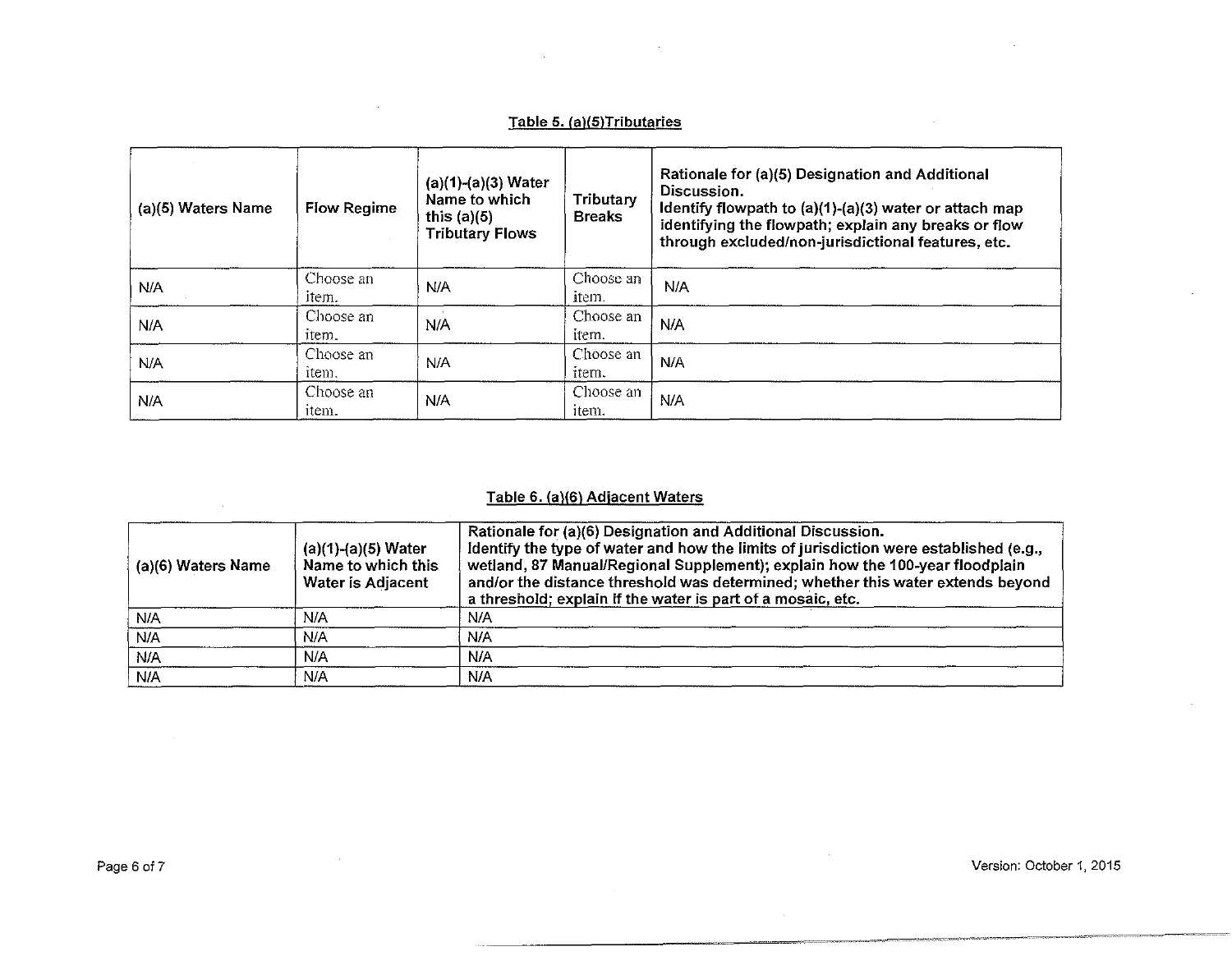# Table 7. (a)(7) Waters

 $\sim 10^{-1}$ 

| <b>SPOE</b><br><b>Name</b> | $^+$ (a)(7) Waters Name | (a)(1)-(a)(3) Water<br>Name to which<br>this Water has a<br>Significant<br><b>Nexus</b> | <b>Significant Nexus Determination</b><br>Identify SPOE watershed; discuss whether any similarly situated waters were<br>present and aggregated for SND; discuss data, provide analysis, and<br>summarize how the waters have more than speculative or insubstantial effect<br>on the physical, chemical, or biological integrity of the $(a)(1)-(a)(3)$ water, etc. |
|----------------------------|-------------------------|-----------------------------------------------------------------------------------------|----------------------------------------------------------------------------------------------------------------------------------------------------------------------------------------------------------------------------------------------------------------------------------------------------------------------------------------------------------------------|
| N/A                        | N/A                     | N/A                                                                                     | N/A                                                                                                                                                                                                                                                                                                                                                                  |
| N/A                        | N/A                     | N/A                                                                                     | N/A                                                                                                                                                                                                                                                                                                                                                                  |

# Table 8. (a)(8) Waters

| <b>SPOE</b><br>Name | (a)(8) Waters Name | $(a)(1)-(a)(3)$ Water<br>Name to which<br>this Water has a<br><b>Significant</b><br><b>Nexus</b> | <b>Significant Nexus Determination</b><br>Identify SPOE watershed; explain how 100-yr floodplain and/or the distance<br>threshold was determined; discuss whether waters were determined to be<br>similarly situated to subject water and aggregated for SND; discuss data,<br>provide analysis, and then summarize how the waters have more than<br>speculative or insubstantial effect the on the physical, chemical, or biological<br>integrity of the $(a)(1)-(a)(3)$ water, etc. |
|---------------------|--------------------|--------------------------------------------------------------------------------------------------|---------------------------------------------------------------------------------------------------------------------------------------------------------------------------------------------------------------------------------------------------------------------------------------------------------------------------------------------------------------------------------------------------------------------------------------------------------------------------------------|
| N/A                 | N/A                | N/A                                                                                              | N/A                                                                                                                                                                                                                                                                                                                                                                                                                                                                                   |
| N/A                 | N/A                | N/A                                                                                              | N/A                                                                                                                                                                                                                                                                                                                                                                                                                                                                                   |

·----~~--------~-'="~~~----- ==·---~----~-----="=~' --~---~----~---~.~------

Page 7 of 7 Version: October 1, 2015

 $\bar{z}$ 

 $\mathcal{L}$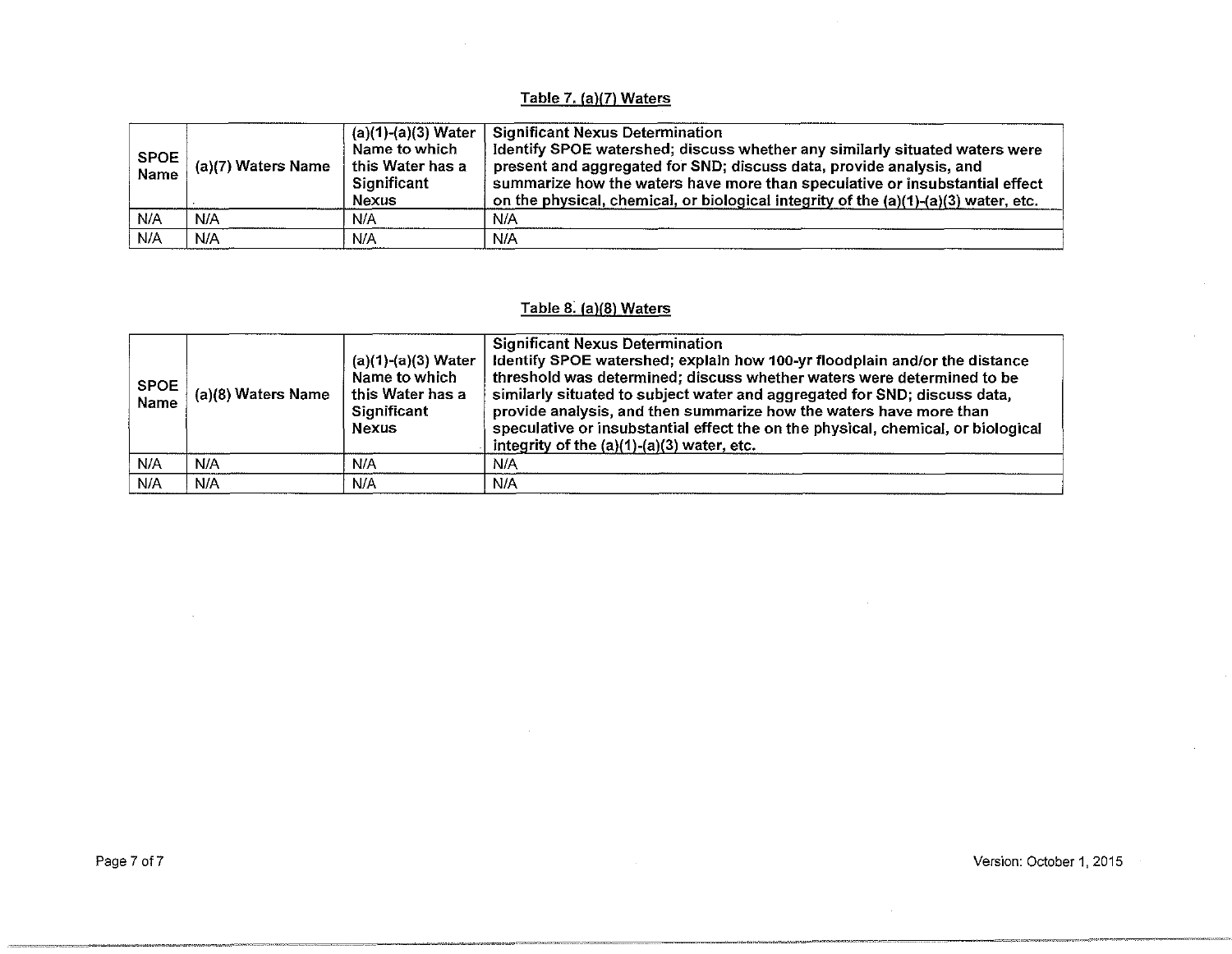### Non-Jurisdictional Waters

### Table 9. Non-Waters/No Significant Nexus

| <b>SPOE</b><br>Name | Non-(a)(7)/(a)(8)<br><b>Waters Name</b> | $(a)(1)-(a)(3)$<br><b>Water Name to</b><br>which this<br><b>Water DOES</b><br>NOT have a<br>Significant<br><b>Nexus</b> | Basis for Determination that the Functions DO NOT Contribute Significantly to the<br>Chemical, Physical, or Biological Integrity of the (a)(1)-(a)(3) Water.<br>Identify SPOE watershed; explain how 100-yr floodplain and/or the distance threshold<br>was determined; discuss whether waters were determined to be similarly situated to<br>the subject water; discuss data, provide analysis, and summarize how the waters did<br>not have more than a speculative or insubstantial effect on the physical, chemical, or<br>biological integrity of the $(a)(1)-(a)(3)$ water. |
|---------------------|-----------------------------------------|-------------------------------------------------------------------------------------------------------------------------|-----------------------------------------------------------------------------------------------------------------------------------------------------------------------------------------------------------------------------------------------------------------------------------------------------------------------------------------------------------------------------------------------------------------------------------------------------------------------------------------------------------------------------------------------------------------------------------|
| N/A                 | N/A                                     | N/A                                                                                                                     | N/A                                                                                                                                                                                                                                                                                                                                                                                                                                                                                                                                                                               |
| <b>N/A</b>          | N/A                                     | N/A                                                                                                                     | N/A                                                                                                                                                                                                                                                                                                                                                                                                                                                                                                                                                                               |

# Table 10. Non-Waters/Excluded Waters and Features

| Paragraph (b) Excluded<br><b>Feature/Water Name</b> | Rationale for Paragraph (b) Excluded Feature/Water and Additional Discussion.                                                                                                                                                                                                                                                                                                                                                                                                                                                                                                                                                                                                                                                                                                                                                                                                                                                                                   |
|-----------------------------------------------------|-----------------------------------------------------------------------------------------------------------------------------------------------------------------------------------------------------------------------------------------------------------------------------------------------------------------------------------------------------------------------------------------------------------------------------------------------------------------------------------------------------------------------------------------------------------------------------------------------------------------------------------------------------------------------------------------------------------------------------------------------------------------------------------------------------------------------------------------------------------------------------------------------------------------------------------------------------------------|
| Pond 1                                              | Review of aerial imagery, beginning with 1950, indicates that the lands within the AJD Area of Review have been<br>historically utilized for agricultural purposes. Based on the aerial imagery, it is estimated that Pond 1 was construted<br>approximately between 1981 and 1997. Additionally, review of USGS topographic maps (years 1942, 1953, 1974, and<br>1994) do not identify the presence of Pond 1. Review of the NRCS Soil Survey identifies that the soils within the area of<br>review consist of non-hydric soil types. An earthen berm is located at the southern edge of Pond 1. No visible inlet or<br>outlet is present. It is estimated that Pond 1 was excavated in uplands, and the excavated material was utilized to<br>construct the surrounding berm. Based on the above information, Pond 1 was constructed entirely in dry land for<br>agricultural purposes and meets the criteria for exclusion per $33$ CFR $328.3(b)(4)(ii)$ . |
| Pond 2                                              | Review of aerial imagery, beginning with 1950, indicates that the lands within the AJD Area of Review have been<br>historically utilized for agricultural purposes. Based on the aerial imagery, it is estimated that Pond 2 was construted<br>approximately between 1957 and 1980. Additionally, review of USGS topographic maps (years 1942, 1953, 1974, and<br>1994) do not identify the presence of Pond 1. Review of the NRCS Soil Survey identifies that the soils within the area of<br>review consist of non-hydric soil types. An earthen berm encircles Pond 2. No visible inlet or outlet is present. It is<br>estimated that Pond 2 was excavated in uplands, and the excavated material was utilized to construct the surrounding<br>berm. Based on the above information, Pond 2 was constructed entirely in dry land for agricultural purposes and meets<br>the criteria for exclusion per 33 CFR $328.3(b)(4)(ii)$ .                            |
| Pond 3                                              | Review of aerial imagery, beginning with 1950, indicates that the lands within the AJD Area of Review have been<br>historically utilized for agricultural purposes. Based on the aerial imagery, it is estimated that Pond 3 was construted<br>approximately between 1980 and 1981. Additionally, review of USGS topographic maps (years 1942, 1953, 1974, and<br>1994) do not identify the presence of Pond 3. Review of the NRCS Soil Survey identifies that the soils within the area of<br>review consist of non-hydric soil types. An earthen berm encircles Pond 3 at its northern boundary. No visible inlet or<br>outlet is present. It is estimated that Pond 3 was excavated in uplands, and the excavated material was utilized to                                                                                                                                                                                                                   |

 $\mathcal{L}_{\mathcal{A}}$ 

Page 8 of 7 Version: October 1, 2015

·=·~·=·•~·-"=·~=,•=•====----,\_.,,,,,,"'=·--------· ··-·· ..... rn=-=·-~~~··=~ .. ~ ... ~.~~-=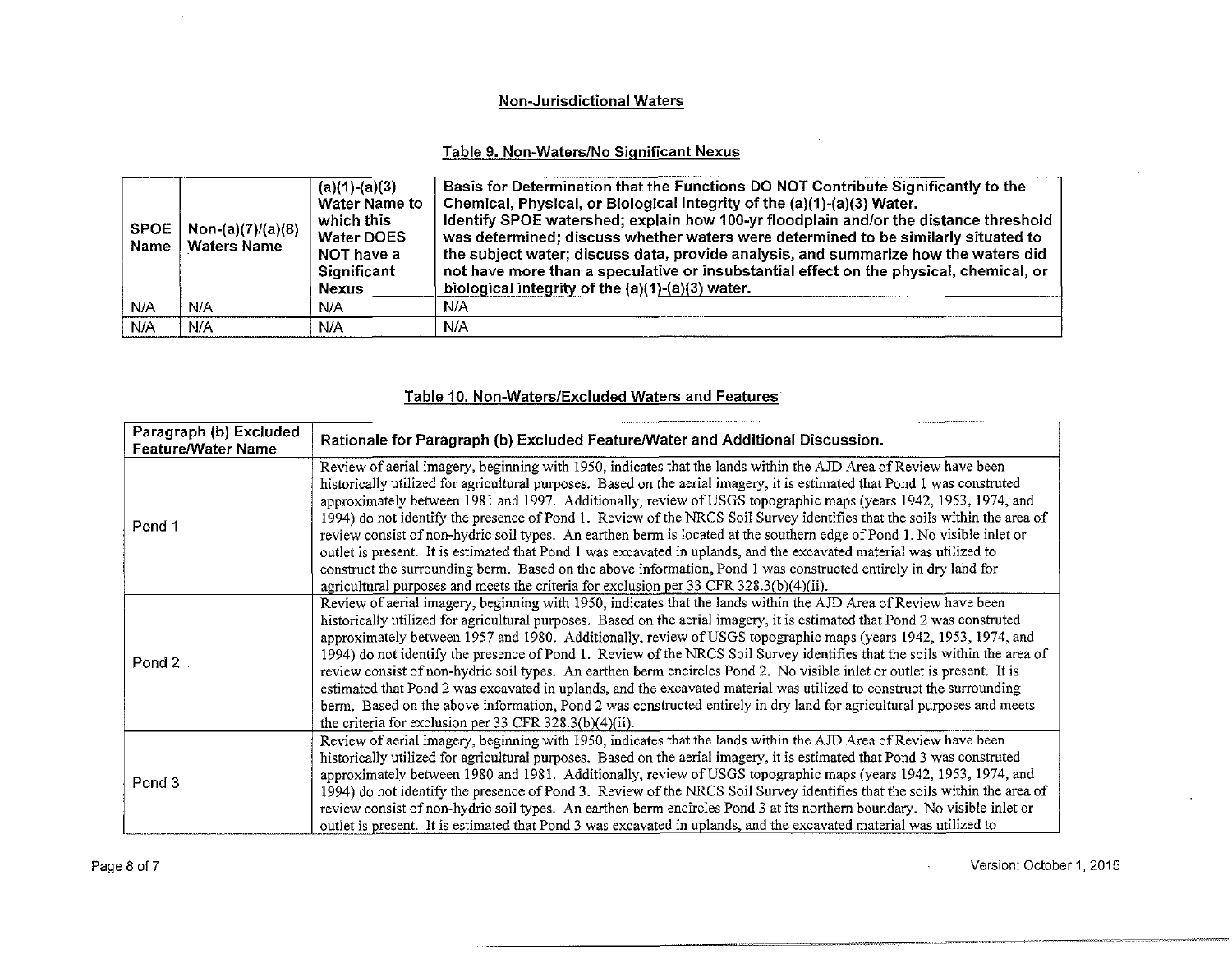| construct the surrounding berm. Based on the above information, Pond 1 was constructed entirely in dry land for |
|-----------------------------------------------------------------------------------------------------------------|
| agricultural purposes and meets the criteria for exclusion per 33 CFR 328.3(b)(4)(ii).                          |

# Table 11. Non-Waters/Other

| Other Non-Waters of     |                                                                           |
|-------------------------|---------------------------------------------------------------------------|
| U.S. Feature/Water Name | Rationale for Non-Waters of U.S. Feature/Water and Additional Discussion. |
| N/A                     | N/A                                                                       |

 $\sim$ 

 $\mathcal{L}_{\mathcal{A}}$ 

~~='"'"~-==~'---"=~=~•--••·-•-•--==~''°""·-'"~----'-'·=-~---~ '""o"-"'""=''-•-=-~"°"'~"=•~---~-"" -c---=---""""~"'" -<'•----•-•='-~""~v.oo••·-- ---H·--~'"-"'"''"'·~~0-- --~'"'~=•·•·""~---